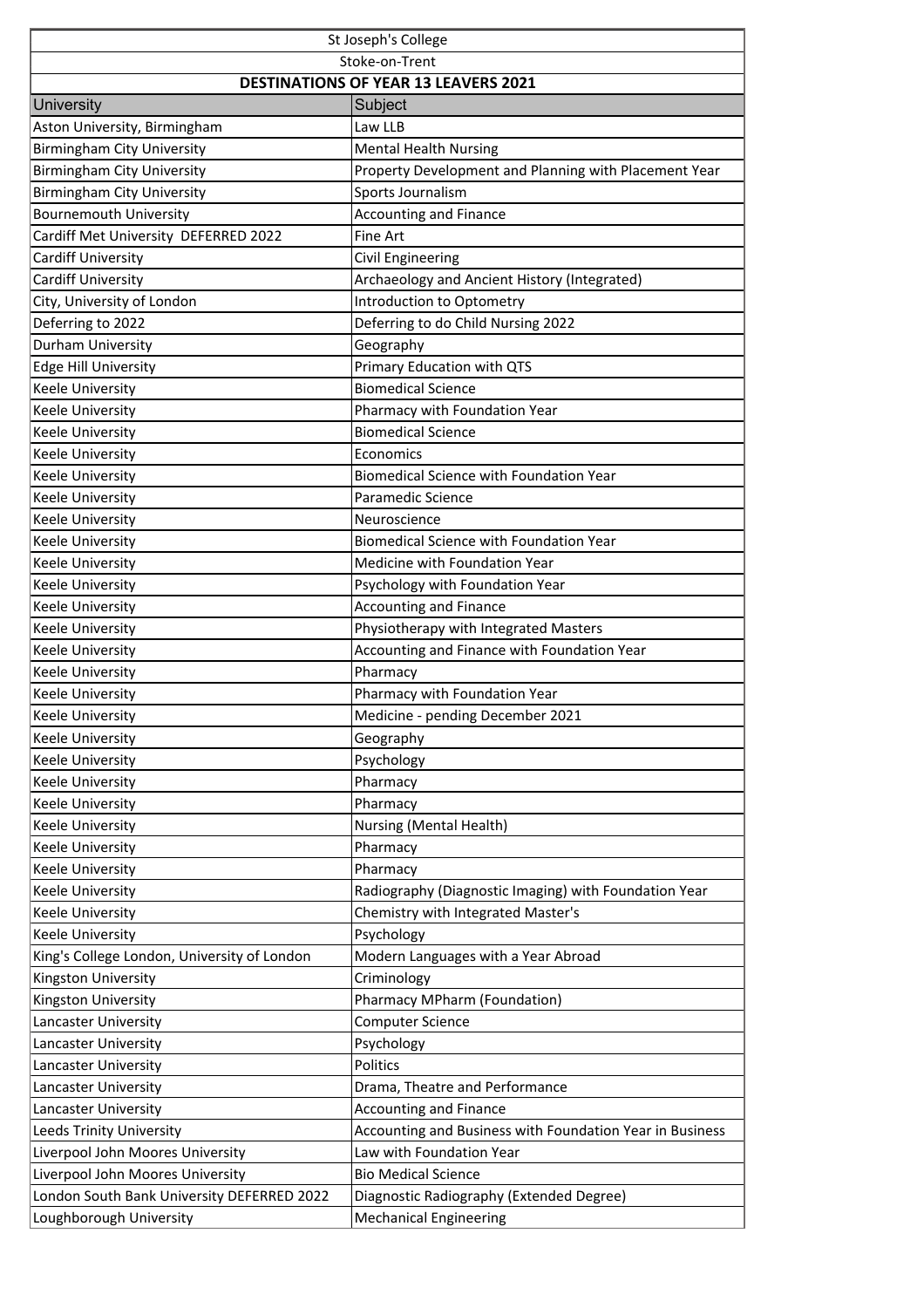| Loughborough University                   | <b>Aeronautical Engineering</b>                       |
|-------------------------------------------|-------------------------------------------------------|
| Manchester Met University                 | Fashion Business and Management Deferred to 2022      |
| Manchester Metropolitan University        | Product Design Engineering (with Foundation Year)     |
| Manchester Metropolitan University        | <b>Fashion Business and Management</b>                |
| Newcastle College                         | Foundation degree Art                                 |
| <b>Newcastle University</b>               | Pharmacy                                              |
| Northumbria University, Newcastle         | <b>Business Management</b>                            |
| Nottingham Trent University               | Property Finance and Investment                       |
| Nottingham Trent University               | <b>Forensic Science</b>                               |
| Nottingham Trent University               | <b>Business Management and Marketing</b>              |
| Nottingham Trent University               | <b>Education (Special Educational Needs)</b>          |
| Nottingham Trent University               | <b>Financial Mathematics</b>                          |
| Nottingham Trent University               | Psychology with Criminology                           |
| Nottingham Trent University               | <b>Business Management and Marketing</b>              |
| Nottingham Trent University               | Nursing (Adult)                                       |
| Nottingham Trent University               | <b>Business Management and Marketing</b>              |
| Nottingham Trent University DEFERRED 2022 | <b>Professional Policing</b>                          |
| <b>Pilot Training</b>                     | <b>Pilot Training</b>                                 |
| <b>Professional Sports</b>                | <b>Professional Sports</b>                            |
| Resitting at another college              | Resitting at another college                          |
| Sheffield Hallam University               | <b>Biomedical Sciences</b>                            |
| <b>Staffordshire University</b>           | <b>Biomedical Science</b>                             |
| Swansea University                        | Psychology                                            |
| Swansea University                        | Genetics                                              |
| <b>UCFB</b>                               | Football Business & Marketing                         |
| UCL (University College London)           | Medicine (6 years)                                    |
| University of Aberdeen                    | Economics                                             |
| University of Bath                        | Civil Engineering (with placement)                    |
| University of Bath DEFERRED 2022          | Economics                                             |
| University of Birmingham                  | Aerospace Engineering                                 |
| University of Birmingham                  | Aerospace Engineering                                 |
| University of Birmingham                  | Professional Dance and Musical Theatre                |
| University of Bradford                    | Clinical Sciences/Medicine Foundation                 |
| University of Bristol                     | Aerospace Engineering                                 |
| University of Bristol                     | Medicine - MBChB Standard entry (5 years)             |
| University of Bristol DEFERRED 2022       | International Social and Public Policy                |
| University of Central Lancashire          | Pharmacy                                              |
| University of Chichester                  | Social Work                                           |
| University of Essex                       | International Business & Entrepreneurship             |
| University of Exeter                      | Law                                                   |
| University of Glasgow                     | Politics (SocSci)                                     |
| University of Gloucestershire             | <b>Biomedical Science</b>                             |
| University of Hertfordshire               | <b>Accounting and Finance</b>                         |
| University of Huddersfield                | Science Extended Degree leading to a BSc(Hons) Degree |
| University of Kent                        | <b>Military History</b>                               |
| University of Leeds                       | Law                                                   |
| University of Leeds                       | Law                                                   |
| University of Leeds                       | Psychology                                            |
| University of Leeds                       | Music                                                 |
| University of Leicester                   | Archaeology                                           |
| University of Liverpool                   | <b>Classical Studies</b>                              |
| University of Liverpool                   | Law                                                   |
| University of Liverpool                   | Geography (Foundation) (1+3)                          |
| University of Liverpool DEFERRED 2022     | Microbiology                                          |
| University of Manchester                  | English Literature and History                        |